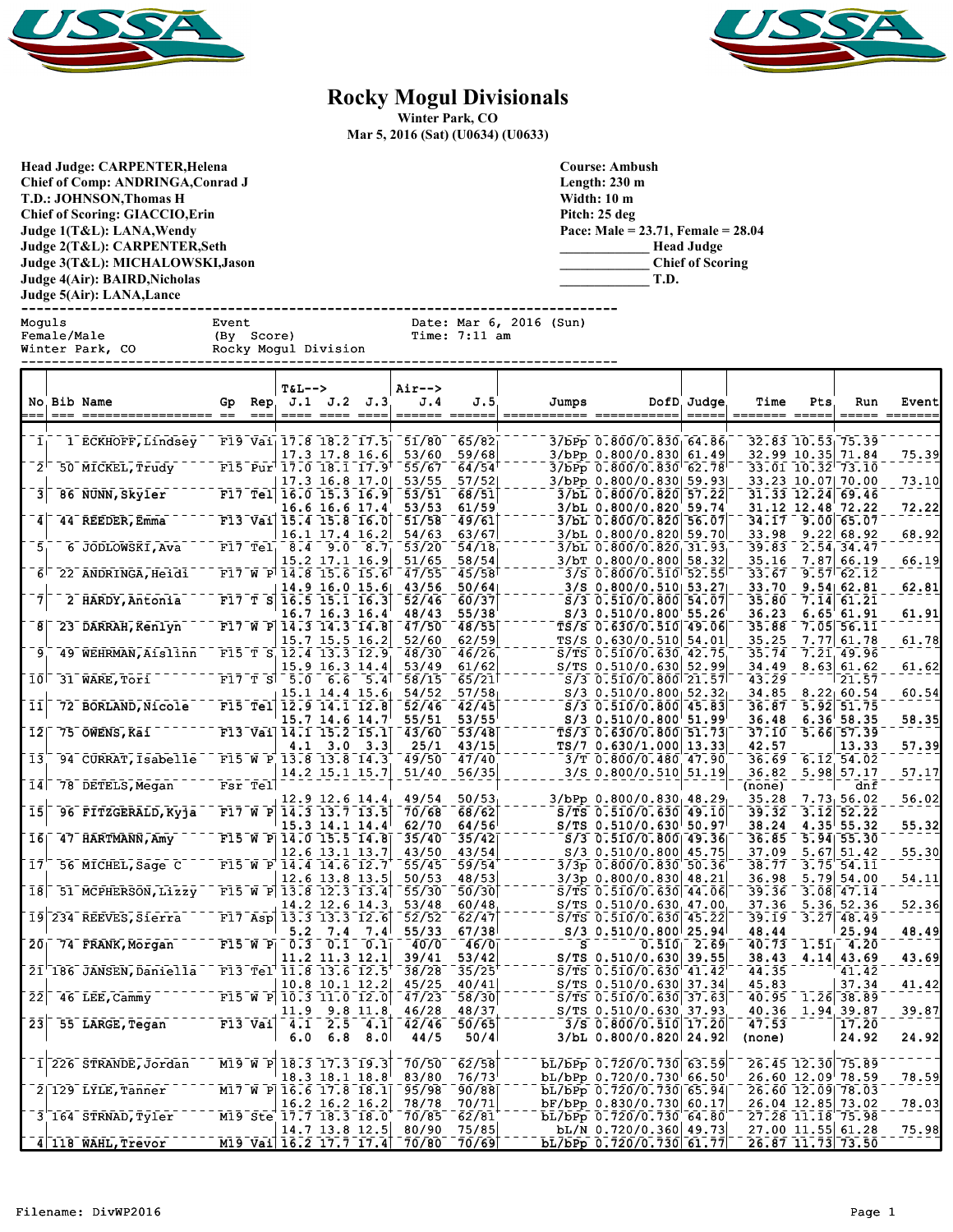Moguls Event Date: Mar 6, 2016 (Sun)<br>
Female/Male (By Score) Time: 7:11 am<br>
Winter Park, CO Rocky Mogul Division Female/Male (By Score) Time: 7:11 am Winter Park, CO Rocky Mogul Division

| No Bib Name     |                                              | Gp | Rep      | <b>T&amp;L--&gt;</b>                                                                                 | J.1 J.2 J.3                           |     | Air--><br>J.4  | J.5                   | Jumps |                                                        | DofD Judge   | Time            | Pts           | Run                                    | Event        |
|-----------------|----------------------------------------------|----|----------|------------------------------------------------------------------------------------------------------|---------------------------------------|-----|----------------|-----------------------|-------|--------------------------------------------------------|--------------|-----------------|---------------|----------------------------------------|--------------|
|                 | 5 103 MURPHY, Tanner                         |    |          | 15.7<br>$M17$ T S $8.0$                                                                              | 16.8 16.1<br>8.5                      | 7.4 | 85/75<br>68/1  | 74/77<br>75/8         |       | bL/bPp 0.720/0.730 59.86<br>bPp/bPG 0.730/0.800 29.47  |              | (none)          | 26.09 12.78   | 72.64<br>29.47                         | 73.50        |
|                 |                                              |    |          | $14.7$ 15.4 16.7                                                                                     |                                       |     | 81/90<br>68/68 | 75/88<br>72/73        |       | $bPp/bPG$ 0.730/0.800 59.61                            |              |                 |               | 26.29 12.51 72.12                      | 72.12        |
|                 | 6 152 COLOMBO, Jakob                         |    |          | M19 W P 13.2 12.2 12.4                                                                               | 15.5 16.1 17.5                        |     | 83/78          | 74/67                 |       | bF/bPp 0.830/0.730 48.74<br>bF/bPp 0.830/0.730 60.90   |              | 30.05           |               | 7.44 56.18<br>27.45 10.95 71.85        | 71.85        |
|                 | $7$   212 $\overline{\text{KUST}}$ , Edwin   |    |          | M17 Vai 16.9 17.3 17.7                                                                               | 11.0 12.8 11.9                        |     | 75/68<br>80/80 | 86/62<br>87/71        |       | bL/bPp 0.720/0.730 62.43<br>bL/bPp 0.720/0.730 47.22   |              | 29.05<br>30.34  |               | $8.79$ $71.22$<br>$7.05$ 54.27         | 71.22        |
|                 | 8 160 MORDINI, Nick                          |    |          | M17 W P 16.5 16.3 15.8                                                                               |                                       |     | 72/77          | 72/85                 |       | bL/bPp 0.720/0.730 59.69                               |              |                 |               | 27.83 10.43 70.12                      |              |
|                 | $9$ 144 CRONE, James                         |    |          | M17 T S 17.6 18.1 17.3                                                                               | 16.3 17.5 17.0                        |     | 65/72<br>65/43 | 65/64<br>57/44        |       | bL/bPp 0.720/0.730 60.44<br>3p/bPp 0.730/0.730 60.62   |              | 29.58           |               | 27.70 10.61 71.05<br>8.07 68.69        | 71.05        |
|                 | $10$   107 ROSA, Zach                        |    | M19 Stel |                                                                                                      | $16.9$ 16.3 14.8<br>$0.1$ $0.1$ $0.1$ |     | 62/64<br>70/0  | 56/55<br>65/0         | bL.   | 3p/bPp 0.730/0.730 56.64                               | 0.720   5.16 | (none)          |               | $29.38$ $8.34$ 64.98<br>5.16           | 68.69        |
|                 | 11  105 WENDLER, Landon                      |    |          | M17 Ste 17.6 16.7 16.8                                                                               | 16.2 15.9 16.8                        |     | 49/58<br>53/71 | 53/58<br>64/65        |       | bL/bPp 0.720/0.730 56.79<br>3/bPp 0.700/0.730 60.15    |              | 30.61           |               | 27.83 10.43 67.22<br>$6.68$ 66.83      | 67.22        |
|                 | 12 148 JANSEN, Tyler                         |    |          | M19 Tel 15.3 15.5 13.9                                                                               |                                       |     | 52/63          | 57/60                 |       | 3/bT 0.700/0.700 52.82                                 |              | (none)<br>29.33 |               | dnf<br>8.41 61.23                      | 66.83        |
| 13 <sub>1</sub> | 35 GIACCIO, Frankie                          |    |          | M15 Vai 14.3 15.1 15.0                                                                               | 14.8 16.3 15.8                        |     | 62/48<br>70/52 | 64/53<br>62/64        |       | 3/bL 0.700/0.720 54.94<br>3p/1PG 0.730/0.830 54.02     |              | 28.31<br>31.08  |               | 9.79664.73<br>6.05  60.07              | 64.73        |
|                 |                                              |    |          |                                                                                                      | 14.1 15.3 15.0                        |     | 60/80          | 74/90                 |       | 3p/1PG 0.730/0.830 56.34                               |              | 30.54           |               | 6.78, 63.12                            | 63.12        |
|                 | 14 202 MCQUINN, George                       |    |          | M19 Tel 12.8 14.4 13.4<br>6.1                                                                        | 6.1                                   | 3.8 | 65/90<br>3/60  | 51/81<br>20/80        |       | bF/bPp 0.830/0.730 51.65<br>bF/10opA 0.830/1.020 24.09 |              | 35.63           | $27.10$ 11.42 | 63.07<br>24.09                         | 63.07        |
|                 | 15 168 HARVEY, Jackson                       |    |          | M15 W P $13.2$ 13.9 14.9                                                                             | 16.4 16.6 16.1                        |     | 68/70<br>61/80 | 68/64<br>67/65        |       | $3/3p$ 0.700/0.730 $51.65p$<br>3/7 0.700/0.850 59.74   |              | 32.57<br>33.78  |               | 4.04, 55.69<br>$2.40\,62.14$           | 62.14        |
|                 | 16 163 RIMELMAN, Nick                        |    |          | M17 W P 15.2 15.6 14.0                                                                               |                                       |     | 53/53          | 59/56                 |       | bL/bPp 0.720/0.730 52.79                               |              | 29.16           |               | $8.64 \ 61.43$                         |              |
|                 | 17 115 LLORENTE, Devin                       |    |          | M17 W P $14.1$ 16.1 15.3                                                                             | $11.4$ 11.3 10.1                      |     | 49/35<br>45/50 | 55/42<br>58/44        |       | bL/bPp 0.720/0.730 39.34<br>$3/3p$ 0.700/0.730 52.53   |              | 29.51<br>29.02  |               | $8.17$ 47.51<br>8.83 61.36             | 61.43        |
|                 | 18 120 LESEUR, John                          |    |          | M15 Vai 14.6 14.3 13.6                                                                               | 14.3 14.8 14.1                        |     | 45/48<br>50/75 | 44/47<br>66/84        |       | 3/3p 0.700/0.730 49.78<br>bT/bPp 0.700/0.730 52.36     |              | 29.21<br>31.22  |               | 8.57 58.35<br>5.86 58.22               | 61.36        |
|                 | $191158$ COORS, Henry                        |    |          | $M17$ W P <sub>1</sub> 5.2                                                                           | 15.7 15.6 14.6<br>$4.7 \quad 6.0$     |     | 56/80<br>50/15 | 64/79<br>42/27        |       | bT/bPp 0.700/0.730 55.90<br>$3/bL$ 0.700/0.720 20.63   |              | 31.60<br>31.41  |               | 5.35   61.25<br>$5.60 \, 26.23$        | 61.25        |
|                 |                                              |    |          |                                                                                                      | 15.7 14.6 16.2                        |     | 50/42          | 58/47                 |       | 3/bL 0.700/0.720 53.48                                 |              | 29.86           |               | 7.6961.17                              | 61.17        |
|                 | 20 151 MCQUINN, Carter                       |    |          | M17 Tel 15.7 17.6 16.7                                                                               | $5.9 \t6.7 \t4.4$                     |     | 58/48<br>55/80 | 64/57<br>58/62        |       | 3p/3 0.730/0.700 58.12<br>3p/3 0.730/0.700 26.09       |              | 33.58<br>37.99  |               | $2.67 \cdot 60.79$<br>26.09            | 60.79        |
|                 | $21$ <sup><math>233</math></sup> HOEFER, Ben |    |          | M17 Ste 15.4 13.2 14.0                                                                               | 15.8 15.3 14.3                        |     | 47/51<br>56/58 | 50/59<br>58/51        |       | bL/bPp 0.720/0.730 50.10<br>bT/bPp 0.700/0.730 53.36   |              | 30.50<br>30.35  |               | 6.83 56.93<br>7.03 60.39               | 60.39        |
| 22              | 142 ROSSWORK, Zachary M19 W P 13.1 14.6 13.9 |    |          |                                                                                                      |                                       |     | 53/45          | 47/40                 |       | 3/bL 0.700/0.720 48.16                                 |              | 29.11           |               | $8.71$ 56.87                           |              |
| 23 <sub>1</sub> | 45 MICKEL, Charlie                           |    |          | M13 Pur 13.7 13.3 14.3                                                                               | 16.2 14.7 14.4                        |     | 50/58<br>38/40 | 57/48<br>41/53        |       | 3/bL 0.700/0.720 52.85<br>3p/3 0.730/0.700 47.43       |              | 30.32<br>32.57  |               | $7.07$ 59.92<br>4.04.51.47             | 59.92        |
|                 | $24$ <sup><math>-170</math></sup> LEE, Aaron |    |          | $M19$ Asp <sup>1</sup> 6.8                                                                           | 15.6 15.2 15.7<br>$7.8\quad 6.01$     |     | 58/41<br>68/1  | 52/60<br>63/1         |       | 3p/STS 0.730/0.670 53.89<br>bPp/7opA 0.730/0.860 25.45 |              | 31.84<br>34.22  | 5.02          | 58.91<br>$1.81$ <sup>27.26</sup>       | 58.91        |
|                 |                                              |    |          | $14.0$ 12.8 12.2                                                                                     |                                       |     | 83/40          | 85/48                 |       | bPp/7opA 0.730/0.860 48.90                             |              | 28.75           |               | 9.19, 58.09                            | 58.09        |
|                 | 25 232 DARRAH, Kane                          |    |          | M15 W P 16.4 15.3 14.2                                                                               | 15.5 14.6 14.6                        |     | 51/65<br>53/67 | 53/61<br>51/66        |       | 3/bL 0.700/0.720 54.07<br>3/bL 0.700/0.720 53.12       |              | 33.51<br>32.53  | 2.77          | 56.84<br>4.09 57.21                    | 57.21        |
|                 | 26 246 FLETCHER, Aidan                       |    |          | M15 W P 14.1 12.1 13.4                                                                               | $14.2$ 15.4 14.6                      |     | 32/55<br>60/61 | 29/49<br>60/54        |       | 3/bL 0.700/0.720 45.47<br>3/bL 0.700/0.720 52.53       |              | 33.21<br>32.29  |               | $3.17$ 48.64<br>4.42 56.95             | 56.95        |
|                 | 27 136 BARNDT, Karsten                       |    |          | M17 W P 12.6 12.0 12.3                                                                               | 14.1 14.6 13.8                        |     | 60/30<br>62/51 | 64/32<br>58/57        |       | 3/bL 0.700/0.720 43.47<br>3/bL 0.700/0.720 50.58       |              | 30.74<br>31.12  |               | 6.51, 49.98<br>5.99 56.57              | 56.57        |
| 28 <sup>1</sup> | 63 CASALS, Ricky                             |    |          | M15 W P 15.1 14.4 13.7                                                                               |                                       |     | 67/52          | 58/52                 |       | 3/3p 0.700/0.730 51.36                                 |              | 31.92           |               | 4.91 56.27                             |              |
| $\overline{29}$ | 87 SMITH, Oliver                             |    |          | $\overline{M13}$ Asp $\overline{15.1}$ $\overline{14.1}$ $\overline{15.9}$                           | $14.6$ 15.6 13.3                      |     | 57/51<br>50/80 | 59/58<br>54/71        |       | $3/3p$ 0.700/0.730 $51.53$<br>3/bPp 0.700/0.730 54.25  |              | 32.50<br>34.15  |               | 4.13, 55.66<br>1.90 56.15              | 56.27        |
|                 | 30 59 BOWLING, Jackson                       |    |          | 5.6<br>M15 Vai 2.6 2.5 3.4                                                                           | 6.2                                   | 6.9 | 53/5<br>45/30  | 57/10<br>55/45        |       | 3/bPp 0.700/0.730 23.09<br>3/N 0.700/0.360 13.35       |              | 38.53<br>38.62  |               | 23.09<br>13.35                         | 56.15        |
|                 |                                              |    |          |                                                                                                      | $13.3$ 15.1 14.5                      |     | 53/53          | 63/47                 |       | 3/bL 0.700/0.720 50.55                                 |              |                 |               | $32.56$ 4.05 54.60                     | 54.60        |
|                 | 31 249 LUCAS, Nash                           |    |          | M15 Vai 14.1 13.2 13.7                                                                               | $7.7$ 8.0 6.8                         |     | 63/61<br>10/35 | 61/58<br>20/50        |       | 3G/bPp 0.800/0.730 50.30<br>3G/bPG 0.800/0.800 27.10   |              | 32.59<br>38.73  |               | 4.01 54.31<br>27.10                    | <u>54.31</u> |
|                 | 32 205 CUNNINGHAM, Wyatt                     |    |          | M17 Vai 14.0 13.3 11.8                                                                               | $13.6$ $13.1$ $14.3$                  |     | 60/75<br>52/61 | 72/61<br>63/70        |       | bT/bPp 0.700/0.730 48.68<br>$bT/bPp 0.700/0.730$ 49.80 |              | 32.47<br>33.76  |               | $4.17$ 52.85<br>2.43, 52.23            | 52.85        |
| 33              | 73 GOTTESFELD, Eli                           |    |          | $\overline{M15}$ $\overline{W}$ $\overline{P}$ $\overline{11.9}$ $\overline{14.0}$ $\overline{12.9}$ | $0.1$ $0.1$ $0.1$                     |     | 52/70<br>1/0   | 47/66<br>1/0          | 3     | 3/TS 0.700/0.530 45.86                                 | $0.700$ 0.37 | 31.06<br>(none) |               | $6.08$ 51.94<br>0.37                   |              |
|                 | 34 132 BORLAND, Alex                         |    |          | M17 T S  8.9 7.5 9.3                                                                                 |                                       |     | 28/56          | $\lceil 19/60 \rceil$ |       | bT/bPp 0.700/0.730 31.57                               |              | 33.38           |               | $2.94$ 34.51                           | <u>51.94</u> |
|                 | 35 214 JANSEN, William                       |    |          | M15 Tel 2.6                                                                                          | 11.5 13.1 12.9<br>$1.6$ 3.3           |     | 40/60<br>55/57 | 51/58<br>61/52        |       | bL/bPp 0.720/0.730 45.08<br>3/bPp 0.700/0.730 15.53    |              | 32.08<br>42.82  |               | 4.70 49.78<br>15.53                    | 49.78        |
|                 | 36 204 JODLOWSKI, Jonah                      |    |          | M15 Tel 9.7 8.8 9.3                                                                                  | $11.7$ 12.1 12.6                      |     | 78/76<br>38/40 | 68/65<br>39/42        |       | $3/b$ Pp $0.700/0.730$ 46.65<br>3/bL 0.700/0.720 33.44 |              | 34.04<br>33.00  |               | $2.05$ 48.70<br>3.46 36.90             | 48.70        |
|                 | 37 157 FINGER, Max                           |    |          | M15 Tel 11.2 12.2 10.4                                                                               | $13.3$ $11.8$ $12.7$                  |     | 51/43<br>53/57 | 52/39<br>49/56        |       | 3/bT 0.700/0.700 44.27<br>3/bL 0.700/0.720 41.43       |              | 33.06<br>32.15  |               | 3.38, 47.65<br>4.60 46.03              | 47.65        |
|                 | 38 244 PELTIER, Will                         |    |          | M17 W P $12.5$ 13.3 12.5                                                                             | 8.8 10.1 10.5                         |     | 75/20<br>48/38 | 86/47<br>52/44        |       | 3/bL 0.700/0.720 37.44<br>$3/3p$ 0.700/0.730 44.79     |              | 32.89<br>37.50  |               | $3.61$ 41.05<br>44.79                  | 46.03        |
|                 | 39 135 BARROS, Chase                         |    |          | M15 T S 11.9 11.9 10.8                                                                               | $11.1$ 10.6 9.6                       |     | 57/47<br>38/60 | 54/37<br>41/57        |       | $3/3p$ 0.700/0.730 38.25<br>bL/bPp 0.720/0.730 41.71   |              | 37.66           |               | 38.25<br>$33.44$ $2.86$ $44.57$        | 44.79        |
|                 | 40 237 CAMPBELL, Cole                        |    |          | M15 T S 11.4 12.3 11.4                                                                               | $6.9$ $4.7$ $5.8$                     |     | 70/30<br>80/52 | 66/44<br>76/59        |       | $S/bPg$ 0.410/0.750 22.96<br>TT/TS 0.500/0.530 41.93   |              | 38.42<br>34.16  |               | 22.96<br>1.89 43.82                    | 44.57        |
|                 |                                              |    |          |                                                                                                      | $4.7$ $4.2$ $5.0$                     |     | 53/15          | 58/8                  |       | ST/TTT 0.530/0.610 17.53                               |              | (none)          |               | 17.53                                  | 43.82        |
|                 | $41$ <sup>-113</sup> KOREN, Jake             |    |          | M17 T S 13.0 12.6 13.2                                                                               | $11.7$ 10.6 11.4                      |     | 63/40<br>80/65 | 75/42<br>78/59        |       | $S/K$ 0.410/0.410 43.30<br>S/K 0.410/0.410 39.47       |              | 37.94<br>36.63  |               | 43.30<br>39.47                         | <u>43.30</u> |
|                 | 42 225 GOLDY, Peter                          |    |          | M15 W P <sub>1</sub> 10.5 10.8 8.6 <sub>1</sub>                                                      | $0.1 \quad 0.2 \quad 1.1$             |     | 57/30<br>81/45 | 58/27<br>90/40        |       | 3p/bL 0.730/0.720 36.14<br>3p/bL 0.730/0.720 10.70     |              |                 |               | $30.84$ 6.37 42.51<br>34.10 1.97 12.67 | 42.51        |